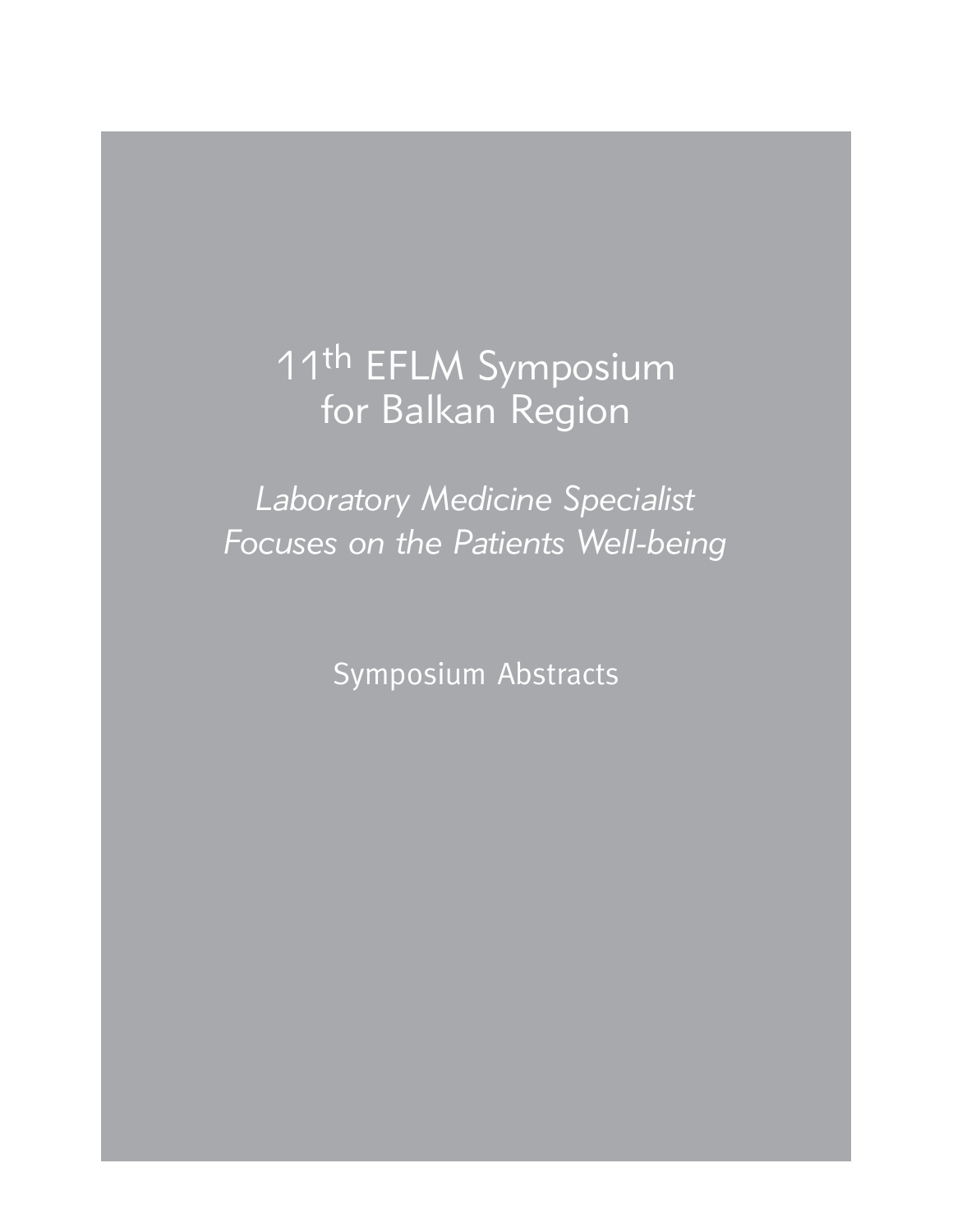#### UDK 577.1 : 61 ISSN 1452-8258

*J Med Biochem 34: 234–241, 2015 Symposium Abstracts*

## VERIFICATION OF IN VITRO MEDICAL DIAGNOSTICS (IVD) METROLOGICAL TRACEABILITY: ROLE AND RESPONSIBILITIES OF LABORATORY MEDICINE SPECIALITS

*Mauro Panteghini* 

*Centre for Metrological Traceability in Laboratory Medicine (CIRME), University of Milan, Milan, Italy*

To be accurate and equivalent, laboratory results should be traceable to higher-order references. Furthermore, their analytical quality should fulfil acceptable measurement uncertainty defined to fit the intended clinical use. With this aim, IVD manufacturers should define a calibration hierarchy to assign traceable values to their system calibrators and to fulfil during this process uncertainty limits for calibrators, which should represent a proportion of the uncertainty budget allowed for clinical laboratory results. It is therefore important that, from one hand, laboratory profession clearly defines the clinically acceptable uncertainty for relevant tests and, from the other hand, end-users may know and verify how manufacturers have implemented the traceability of their calibrators and estimated the corresponding uncertainty, including, if any, the employed goal. However, full information about traceability and combined uncertainty of calibrators is usually not available as manufacturers only provide the name of higher-order reference material or procedure to which the assay calibration is traceable without any description of steps and their corresponding uncertainty of the implemented traceability chain. In general, it should be possible to establish if the current status of the measurement uncertainty budget associated with the proposed traceability chain is suitable or not for clinical application of the test. Important tools for IVD traceability surveillance are the verification by clinical laboratories of the consistency of declared performance during daily routine operations performed in accordance with the manufacturer's instructions and the organization of appropriately structured External Quality Assessment (EQA) programs. The former activity should be accomplished by analyzing system control materials and confirming that current measurements are in the manufacturer's established control range, with no clinically significant changes in the assumed unbiased results. With regard to EQA, it is mandatory that target values for control materials (including their uncertainty) are assigned with reference procedures by accredited reference laboratories, that materials are commutable and that a clinically allowable inaccuracy for participant's results is defined in order to prove the suitability of laboratory measurements in the clinical setting.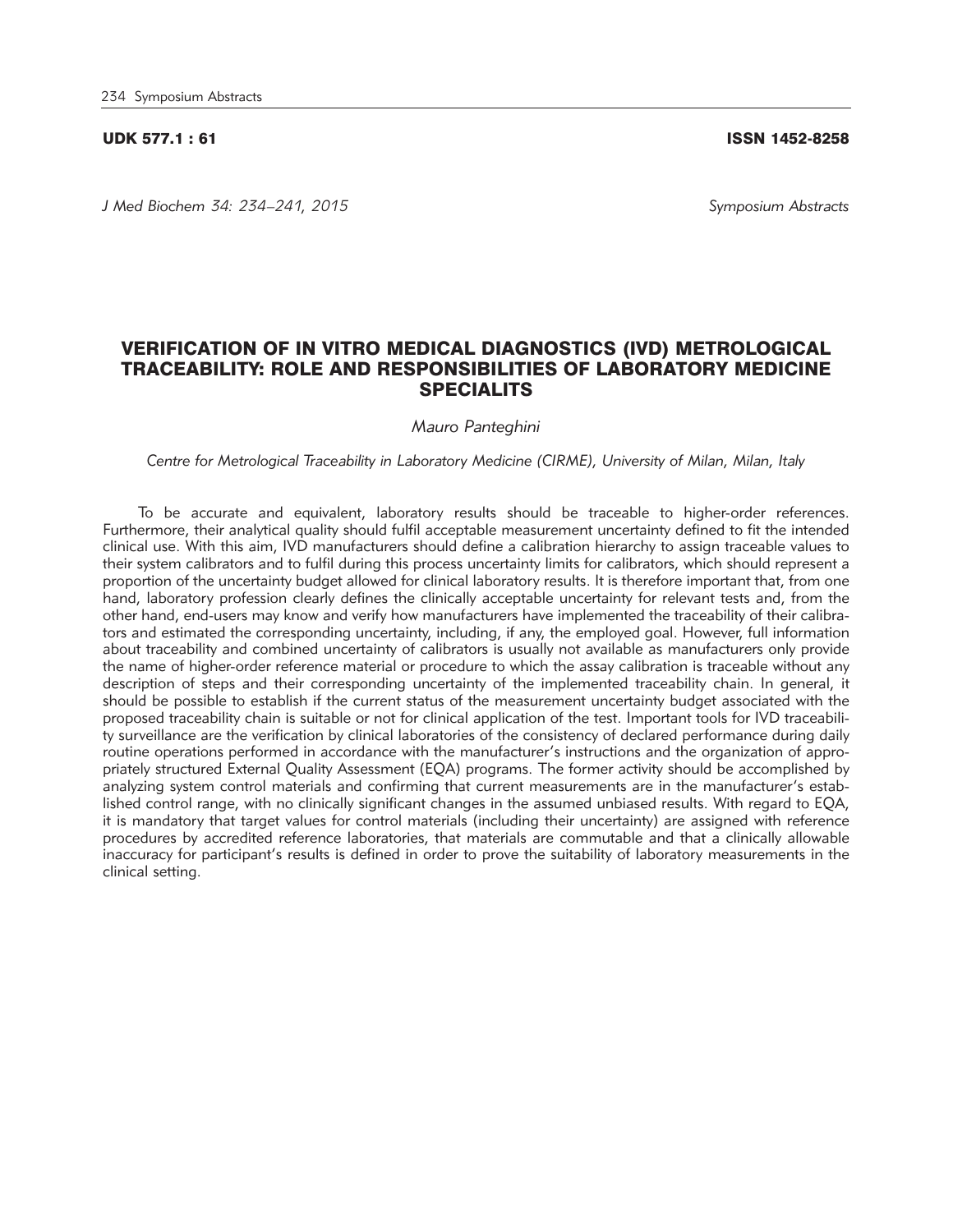# IMPLEMENTATION AND TRANSPOSITION OF THE DIRECTIVE ON PROFESSIONAL QUALIFICATIONS

*Simone Zerah1, Jean-Philippe Brochet2*

*1Bagnolet, France 2Bordeaux, France*

The New Directive on Professional Qualifications 2013/55/EU of the European Parlament and the Council, was published in the European Union Official Journal, 17<sup>th</sup> January 2014. It must be transposed in all EU countries laws, 2 years after publication. We will give a quick overview of the history to enable understanding of where we are now, after active participation in the numerous meetings, questionnaires, and propositions of amendments. We will explain the automatic system for 7 »sectoral professions« and the »general system« for all the other professions including us. European Professional Card (an electronic certificate transmitted via the Internal Market Information System (IMI), alert mechanism, partial access, language skills requirements, Continuous Professional Development (CPD), Common Training Framework (CTF). CTF is a new regime for automatic recognition. It makes possible for EU Member States to decide on a common set of knowledge, skills and competences that are needed to pursue a given profession, stipulating very clearly the need for a serious consultation with the representative organizations of the concerned professions. For each profession 10 countries (governments and professionals) shall propose to the European Commission its CTF and take care of its regulation and protection of the consumer with a general high level of competence of the professionals, public health and patient safety. The Specialists in Laboratory Medicine are ready to make propositions that we will detail. We began the discussions with our governments and coordinators. Through CEPLIS, (European council of Liberal professions) we have contact with the new members of the European Commission who are preparing a document on CTF to facilitate the whole process that will lead to the same system of harmonisation and free movement applicable to the seven sectoral professions.

## TOWARDS COMMON TRAINING FRAMEWORKS FOR SPECIALISTS IN LABORATORY MEDICINE

## *Gilbert Wieringa*

*Bolton NHS Foundation Trust, Manchester, UK*

With the transposition into national law in 2016 of EU Directive 2013/55/EU (The recognition of professional qualifications) the opportunity in 2015 is to establish a Common Training Framework that allows recognition of Specialists in Laboratory Medicine during free professional movement across EU borders. In turn recognition provides a gatekeeper to patients' safety in the care they receive. Through the pioneering work of the European Communities Confederation of Clinical Chemistry and Laboratory Medicine (EC4) a frameworks based on the EC4 syllabus, competencies and code of conduct is near completion. Through the EC4 register over 3000 individuals across the Community have already been acknowledged as meeting the CTF's Equivalence of Standards. This talk will focus on the framework's content, its further development and the need to attract 10 EU member states to act on behalf of all 28 in its presentation to the EU Commission before 2016.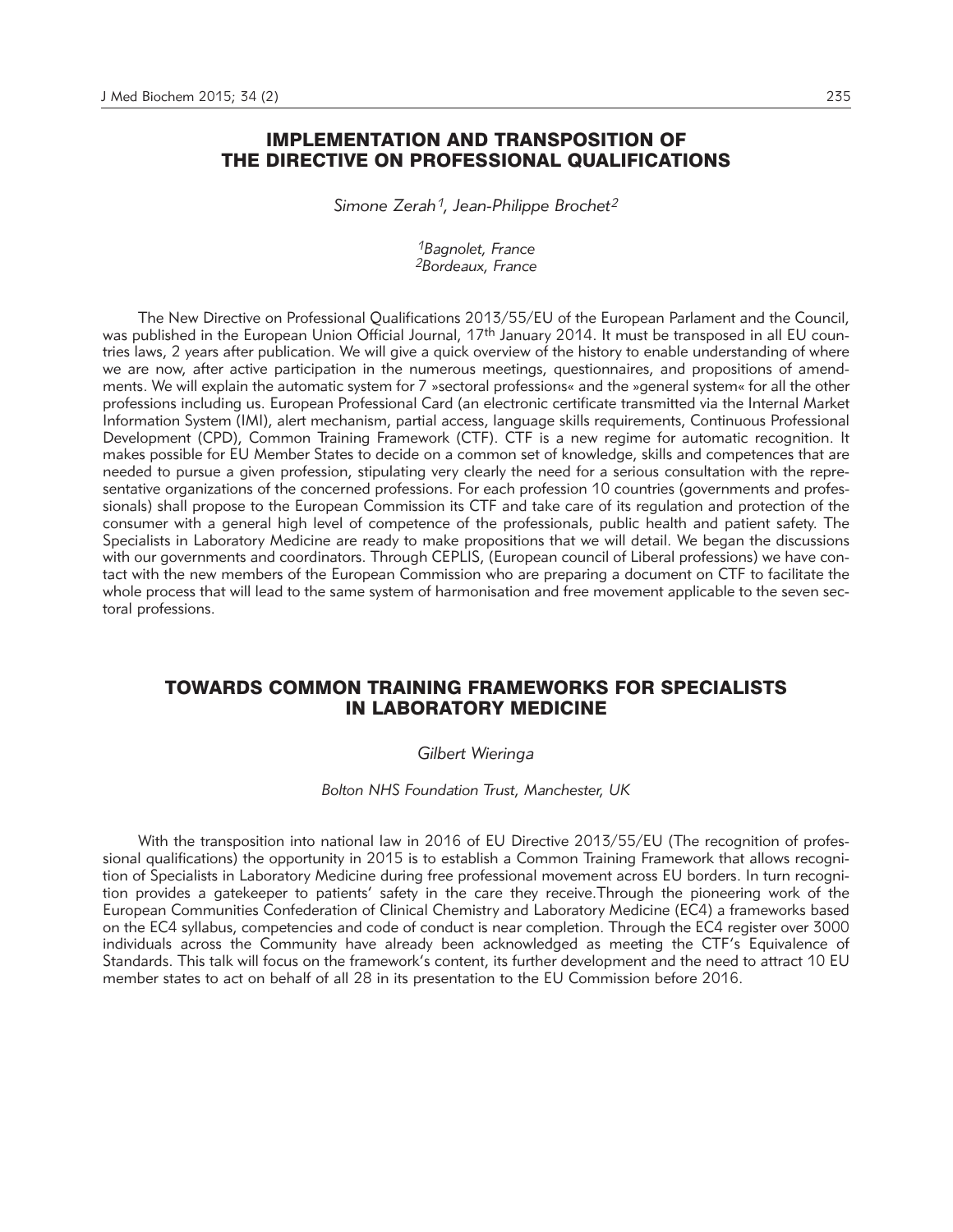# TRAINING OF SPECIALISTS IN LABORATORY MEDICINE IN SERBIA

*Nada Majkić-Singh<sup>1</sup>, Svetlana Ignjatović<sup>2</sup>* 

*1Society of Medical Biochemists of Serbia, Belgrade, Serbia 2Pharmaceutical Faculty, University of Belgrade, Belgrade, Serbia*

Medical biochemistry is the usual name for clinical biochemistry or clinical chemistry in Serbia, and medical biochemist is the official name for the clinical chemist (or clinical biochemist). This is the largest sub-discipline of the laboratory medicine in Serbia. It includes all aspects of clinical chemistry, and also laboratory haematology with coagulation, immunology, etc.Medical biochemistry laboratories in Serbia and medical biochemists as a profession are part of Health Care System and their activities are regulated through: the Health Care Law and rules issued by the Chamber of Medical Biochemists of Serbia. The first continuous and organized education for Medical Biochemists (Clinical Chemists) in Serbia dates from 1945, when the Department of Medical Biochemistry was established at the Pharmaceutical Faculty in Belgrade. Further development in the education of Medical Biochemists was in 1955 with the introduction of a postgraduate specialization in Medical Biochemistry at the Pharmaceutical Faculty of Belgrade University. In 1987 at the same Faculty a five years undergraduate branch was established, educating Medical Biochemists under a special program. In order to get a license to work in clinical chemistry laboratories, students must have one year practical work experiences in hospital laboratories after graduation. The specialists in clinical chemistry up to now are educated in a special 4-year program at the Faculty of Pharmacy or Medical Faculties,covering the organized lectures, practical training in laboratories and examinations. The final examination requires an overall knowledge in medical biochemistry and clinical chemistry. There is also three sub specialisation for clinical medical biochemists: Laboratory Endocrinology, Clinical Enzymology and Clinical Immunochemistry. The program lasts one year. On the completion of the program, a Diploma of Sub specialization in the field is awarded. The Ministry of Education and Ministry of Public Health accredits the programs. Except this possibility up to 2006 we had organized postgraduate studies in medical biochemistry last two year. After passing the examinations, the student is assigned and experimental project by the supervisor. Data obtained from the experiments are presented in a written form and defended before a commission. Candidates for a doctoral degree usually had a Master of Science Degree. All candidates are assigned a project by their supervisor, which they have to work out experimentally. They then write a thesis, which must be defended in front of commission. Since schoolyear 2006/2007 the new five year undergraduate (according to Bologna declaration) and postgraduate program of four-year specializationaccording to EC4 European Syllabus for Post-Gradate Training in Clinical Chemistry and Laboratory Medicine has been established. Also, in 2006 according to Health Law the new institution - The Chamber of Biochemists of Serbia has been established with aim to do licensing of the medical biochemists. In cooperation with Ministry of Health the Chamber prepared the documents that regulate the program of Continuing Medical Education (CME) and Regulation of Licensing of Medical Biochemists. The program of CME should be accredited by the Republic Health Council, and in program realization the Pharmaceutical and Medical Faculties, The Society of Medical Biochemists and The Chamber of Biochemists of Serbia are participated. The License of medical biochemists will be renewed every 7 years on the basis of successful completion of continuing education requirements during that period. Minimum requirement for renewal of the license is 24 credits per year gathered from different types of the programmes. The Society of Medical Biochemists of Serbia was established in 1955, and since its institutionuntil these days, the Society has accomplished significant activities in the field of education of clinical chemists through the organization of congresses (biennial), innovations in laboratory medicine, seminars etc. The Society has significant publishing activity through Journal and professional-methodological guidebooks for the field of medical biochemistry.

## COMMON VALUES IN THE LIBERAL PROFESSIONS IN EUROPE

*Ian D Watson*

*Dept Clinical Biochemistry, University Hospital Aintree, Liverpool, UK*

The Liberal Professions are those professions where a qualification is required for a practitioner to provide a professional service to a client: this applies to Specialists in Laboratory Medicine. The Liberal Professions are represented by the Conseil European des Professions Liberals (CEPLIS), the liberal professions cover a very wide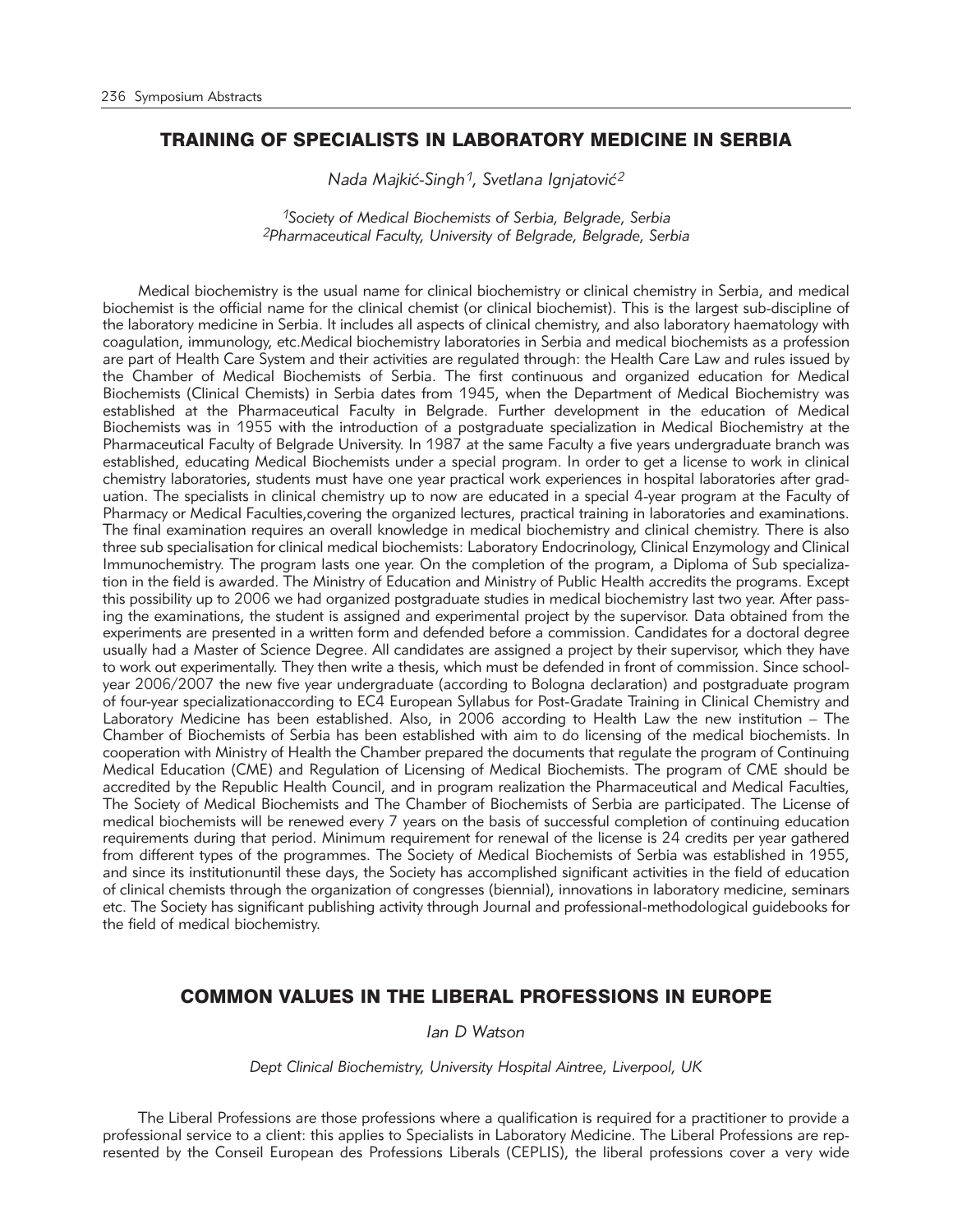range of professions e.g. engineers, lawyers, numbering approximately 600 professions. There is a need for high professional standards; many professions have their own standards of practice and some professions are regulated within their country; there is little commonality across professions and across nations. CEPLIS operates within the EU and have taken the initiative to delineate 'Common Values for the Liberal Professions'. This is important if there is to be freedom of movement and trade within the EU and that common standards are applied to all professions within specialties and given the umbrella nature of the liberal professions to all such professions. There are 17 values and I will explore these, covering confidentiality, conflict of interest, honesty and integrity and standards of practice.

# LABORATORY MEDICINE IN THE EU

## *Wytze Oosterhuis*

#### *Heerlen, The Netherlands*

The profession of Laboratory Medicine differs between countries within the European Union (EU) in many respects. The objective of professional organizations of the promotion of mutual recognition of specialists within the EU is closely related to the free movement of people. This policy translates to equivalence of standards and harmonization of the training curriculum. In a study that was supported by both the Union Européenne de Médecins Spécialistes (UEMS) and European Federation of Clinical Chemistry and Laboratory Medicine (EFLM), the organization and practice of Laboratory Medicine was evaluated within the countries that constitute the EU. A questionnaire covering many aspects of the profession was sent to delegates of the EFLM and UEMS of the 28 EU countries. Results were sent to the delegates for confirmation. Many differences between countries were identified: predominantly medical or scientific professionals; a broad or limited professional field of interest; inclusion of patient treatment; formal or absent recognition; a regulated or absent formal training program; general or minor application of a quality system based on ISO Norms. The harmonization of the postgraduate training of both clinical chemists and of laboratory physicians has been a goal for many years. Differences in the organization of the laboratory professions still exist in the respective countries which all have a long historical development with their own rationality. It is an important challenge to harmonize our profession, and difficult choices will need to be made. Recent developments with respect to the directive on Recognition of Professional Qualifications call for new initiatives to harmonize Laboratory Medicine both across national borders, and across the borders of scientific and medical professions.

# THE IMPLEMENTATION OF CONTINUOUS PROFESSIONAL DEVELOPMENT

*Elizabeta Topi}1, An|elo Beleti}2, Grazyna Sypniewska3*

*1Faculty of Pharmacy and Biochemistry University of Zagreb, Croatia & EFLM Committee of Education and Training 2Centre for Medical Biochemistry, Clinical Centre of Serbia, Belgrade, Serbia & EFLM Working Group Congresses and Postgraduate Education, 3Department of Laboratory Medicine, Collegium Medicum, Nicolaus Copernicus University, Bydgoszcz, Poland*

Results of the European Federation of Laboratory Medicine (EFLM) surveys conducted among belonging Societies in 2011 indicated significant differences in the quality, management and evaluation of continuous professional development (CPD) in the profession of laboratory medicine. This observation prompted the EFLM Committee Education and Training and corresponding Working Group Congresses and Postgraduate Education to conduct the additional survey related to the CPD among EFLM members aiming to evaluate educational needs and possibilities for integrative approach to CPD crediting recent and application of innovative educational tools of CPD, respecting national rules. The questionnaire, consisting of 25 questions, was forwarded along with an explanatory letter to representatives of all 39 EFLM member Societies at the end of 2013. Due to poor response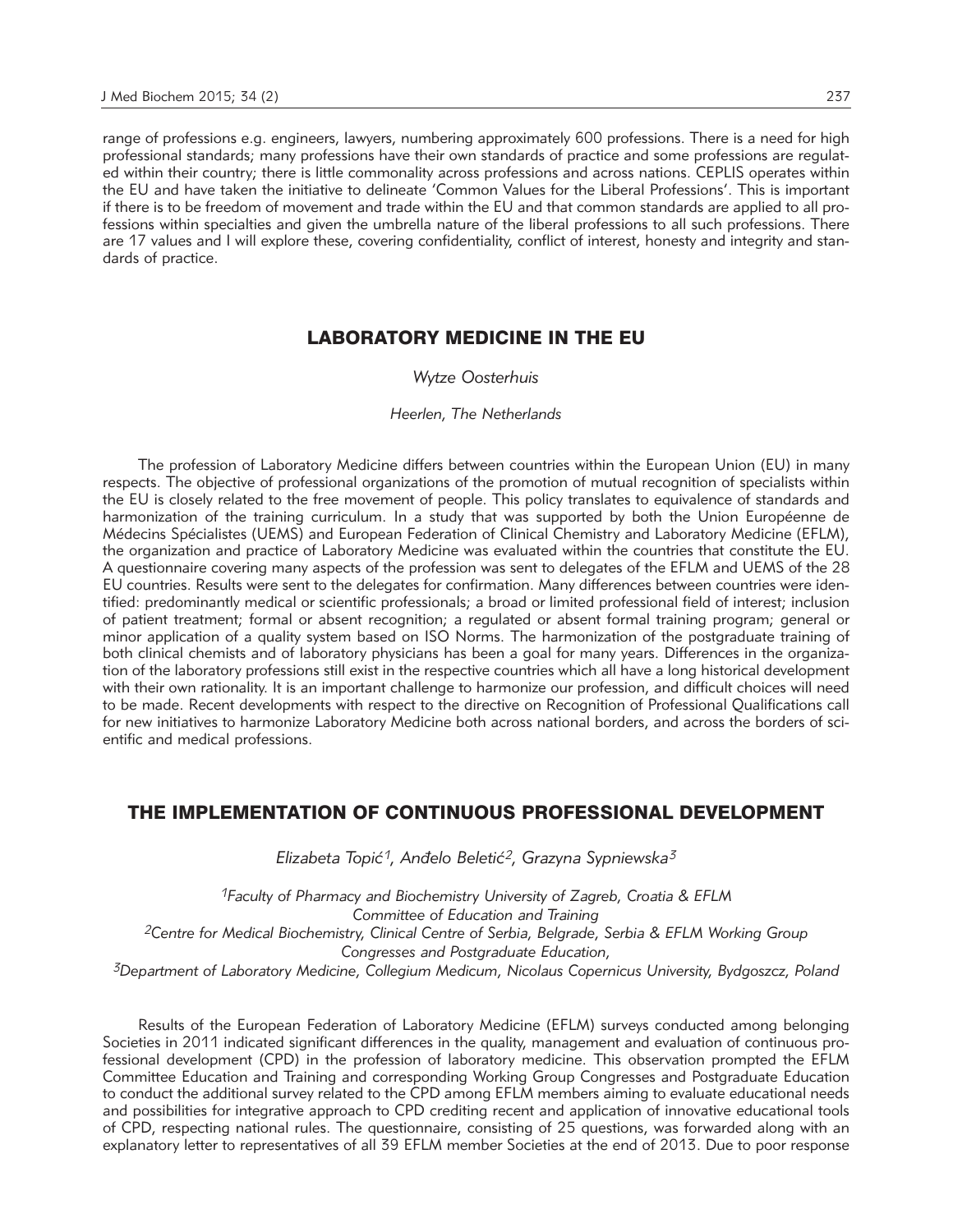in defined time the survey was re-sent twice in the first half of 2014. By the end of July 2014 complete answers were received from 33 members. Related to continuous postgraduate education (CPE) answers indicated that 30 out of 33 Societies were familiar with CPE activities, but only in 25/33 countries organise CPE events for their members. Replies on questions about preferred type of CPE programme (four belonging to face-to-face education, three to e-learning and two to professional training) indicated the workshops as the most favourable activity, while seminars and symposia were at the second and third place. Moreover, face-to-face education programmes, followed by the training, and had preferences over e-learning on the list of preferred CPE activities among EFLM members. Irrespective which e-learning event was offered (e-seminars, distance learning or teleconferences) the majority of Societies (22/33) indicated that a rather small number of members (<5%) attended elearning CPE programmes. Survey results revealed that CPD programmes were regularly credited in the majority (26/33) of countries. Differences in categories eligible for crediting and accompanying credit points were not protruding. However, there was a significant variation regarding institutions responsible for recognition and evaluation of CPE activities (professional organization, governmental body or other organizations). In conclusion, the presented data indicate that the CPD and crediting system in EFLM belonging Societies can be consolidated and the new EFLM crediting system may be launched as the EFLM innovative approach to CPD of specialists in laboratory medicine in EFLM member countries.

# PRESENT SITUATION OF ACCREDITATION IN EUROPE

## *Willem Huisman*

#### *The Haguue, The Netherlands*

In 2012 the third edition of ISO15189: »Medical laboratories: requirements for quality and competence« was published. It was really revised in comparison with the first edition of 2003. Apart from better clarity and structure of its content, it stressed more the importance of continual improvement. In certain aspects it is less prescriptive, but asks laboratories to make their own judgments. An important factor to do this is risk analysis. Other aspects are the difference between validation and verification and maintenance of measurement uncertainty. Within the EA (European cooperation Accreditation) the WG Health Care has extensively discussed the differences in the new edition. They have stressed the importance of documentation and the presence of risk analysis for the laboratory processes. The EFLM is stakeholder in EA and present in the meetings of the WG HC. Discussion items are POCT, pre-analytical aspects, multi-site laboratories and flexible scope. IFCC has recommended in 2007 medical laboratories to get accreditation for ISO15189 under flexible scope. Part of this recommendation is accreditation for the whole range of tests in a certain area and the presence of consultative function on it. These same items are worded in an EA guideline: EA4/17 »EA position paper on the description of scopes of accreditation of medical laboratories«. During the last ten years several questionnaires were sent around to get information concerning the actual situation of accreditation of medical laboratories in Europe. It shows gradual increase in the number of accredited laboratories, and the recognition of ISO15189 as the standard. But till now only minority of the laboratories is accredited, and extensive differences can be noticed between countries. It is time to consider requirement by law, as in France, or making it reimbursement dependable, as in Romania. For test with a high impact often accreditation is already mandatory. An important discussion factor is accreditation according to ISO22870 of POCT tests. The ISO22870:2006 Point of Care Testing (POCT) – Requirement for quality and competence« is referring to the first edition of ISO15189, but an addendum to correct this is composed by ISOTC212. Unfortunately in many countries POCT is done without a formal link to an accredited laboratory.Accreditation of medical laboratories leads to expenses. This can only be warranted as the assessment process leads to improving the quality of the laboratories. Extensive training of the assessors is essential. Also the national societies should be involved with their Accreditation Bodies. Problems can be discussed on a European level in the EA Health Care WG.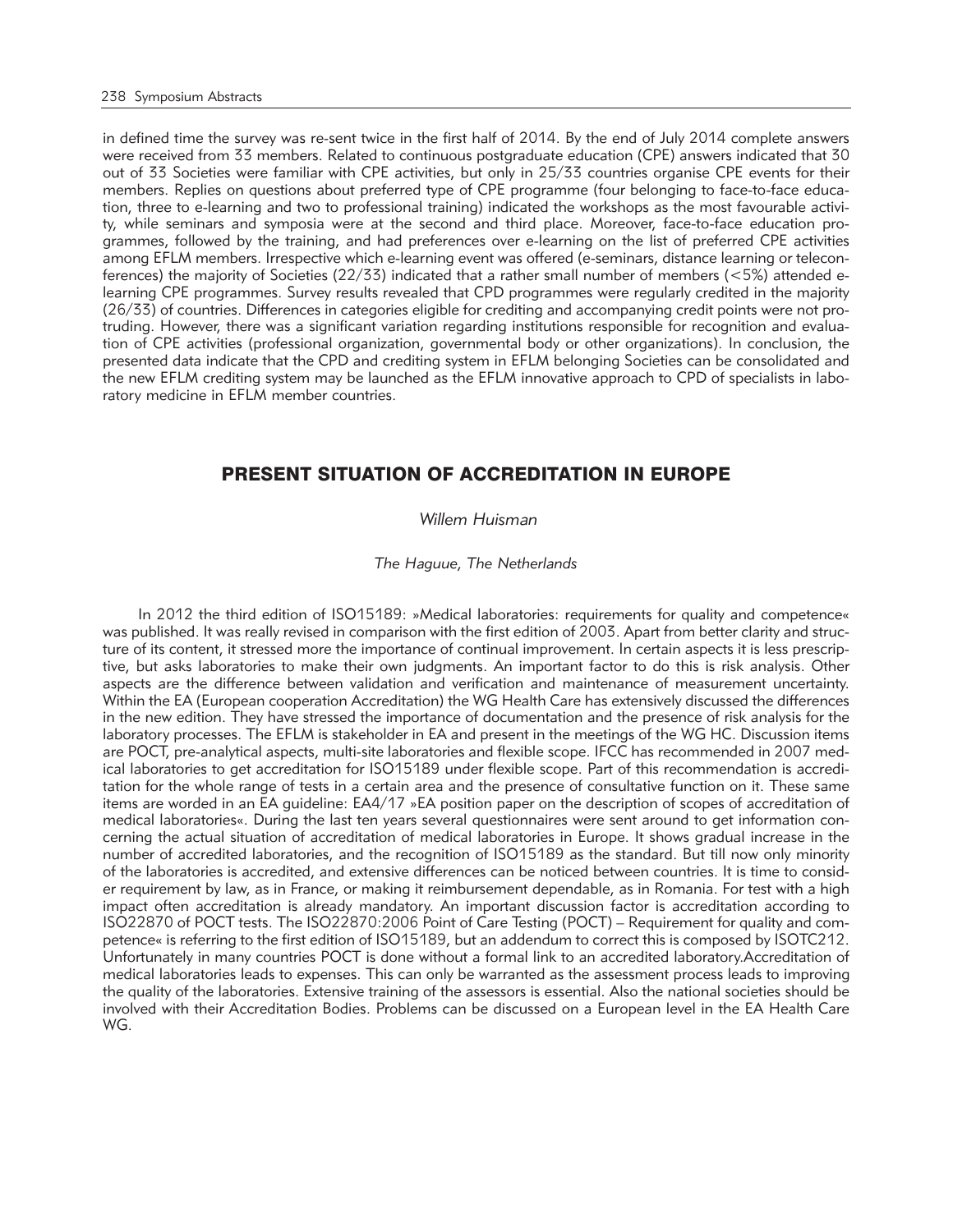# EXPIRIENCE AND SITUATION OF LABORATORY ACCREDITATION IN SERBIA

*Tatjana Vodnik*

*Centre of Medical Biochemistry, Clinical Centre of Serbia, Belgrade, Serbia*

Quality medical laboratories are an integral part of health care, medical research and the key partners in patient safety and public health system. Key component of these actions is the enforcement of quality assurance services through accreditation by ISO standards. ISO 15189, based upon ISO 9001 and ISO 17025, requires that medical laboratories comply with requirements for quality management and technical requirements, including pre- and post-analytical phases, as well as the analytical process itself. Laboratory ethics and safety are also included. In Serbia, an ISO standards accreditation system was started in 2000. by the only national accreditation body (ATS). Accreditation is not mandatory, like in France and Latvia. The percentage of accredited laboratories is still small. According to ISO 15189 were accredited 10 laboratories, and according to ISO 17025 another 10 medical laboratories. Nonetheless, according to EFLM/EA questionnaire Serbia enters the group of countries with satisfactory percentage of accredited laboratories.Great importance is in the fact that the percentage of laboratories which are in accreditation process is satisfactory. Large contribution provides accreditation of health care institutions in general, whose are integral part medical laboratories. The criteria and standards for this accreditation are harmonized with the requirements of ISO 15189, so that it can be said that a greater number of medical laboratories its work conducts according by these norms. Accreditation of health care institutions as a whole performs AZUS. Agency for Accreditation of Health Care Institutions of Serbia (AZUS) was founded in October 2008, to perform professional, regulatory and development activities in the process of accreditation of healthcare institutions. The agency aims to fulfil its designated duties that include establishment of health care accreditation standards, evaluation of quality of health care provided to general population, decision making in health care accreditation management issues, awarding accreditation status and issuing public accreditation certificates, and keeping records of accreditation certificates issued. Until now is accredited about 100 medical laboratories, i.e. 100 health care institutions. Accreditation process in Serbia involved all labs types, hospital laboratory, primary care laboratory, clinical trial laboratory and private laboratory. Majority of clinical-medical fields are concerned by accreditation. They are clinical chemistry, microbiology, haematology, blood banking, genetics etc. All phases of the examination, including all medical steps, are covered by accreditation process. These include: the test's selection advice, sample collection and transport to the laboratory, analysis (method and performance), release, reporting and interpretation of results and lab's management system. In most laboratory qquality management system is documented and processed electronically; laboratories have LIS system and also participate in different ILC/PT programs. Accreditation, data management, personnel education, external quality control programs and demonstration of competence to a third party assessor improve laboratory services and business processes, increases the quality of the results, motivates personnel and is beneficial for all interested. Mandatory accreditation seems needed to progress more quickly to complete accreditation.

# PREANALYTICAL PHASE QUALITY MANAGEMENT – HOW AND WHY?

# *Ana-Maria [imundi}*

*Clinical Institute of Chemistry, University Hospital Center »Sestre Milosrdnice«, Zagreb, Croatia*

Preanalytical phase is the most vulnerable part of the total testing process and it poses the greatest risk for the occurrence of diagnostic errors. Due to the contribution of laboratory errors to the overall patient safety risk, it is absolutely mandatory to properly manage its quality. Quality management in the pre-analytical phase is challenging and complex and it poses substantial demand in terms of human, financial and organizational resources to the laboratory management. It requires contribution by all involved stakeholders: laboratory professionals, medical doctors, nurses and patients, as well as hospital management and regulatory authorities. Current international standard for medical laboratories (ISO 15189) recognizes laboratory as responsible entity for managing the quality of pre-analytical phase, by carefully monitoring and continuous improvement of all respective processes and steps. According to ISO 15198, pre-examination processes include »all steps starting in chronological order from the clinician's request, including the examination requisition, preparation of the patient, collection of the primary sample, transportation to and within the laboratory and ending when the analytical examination starts«. Evidence based approach is crucial to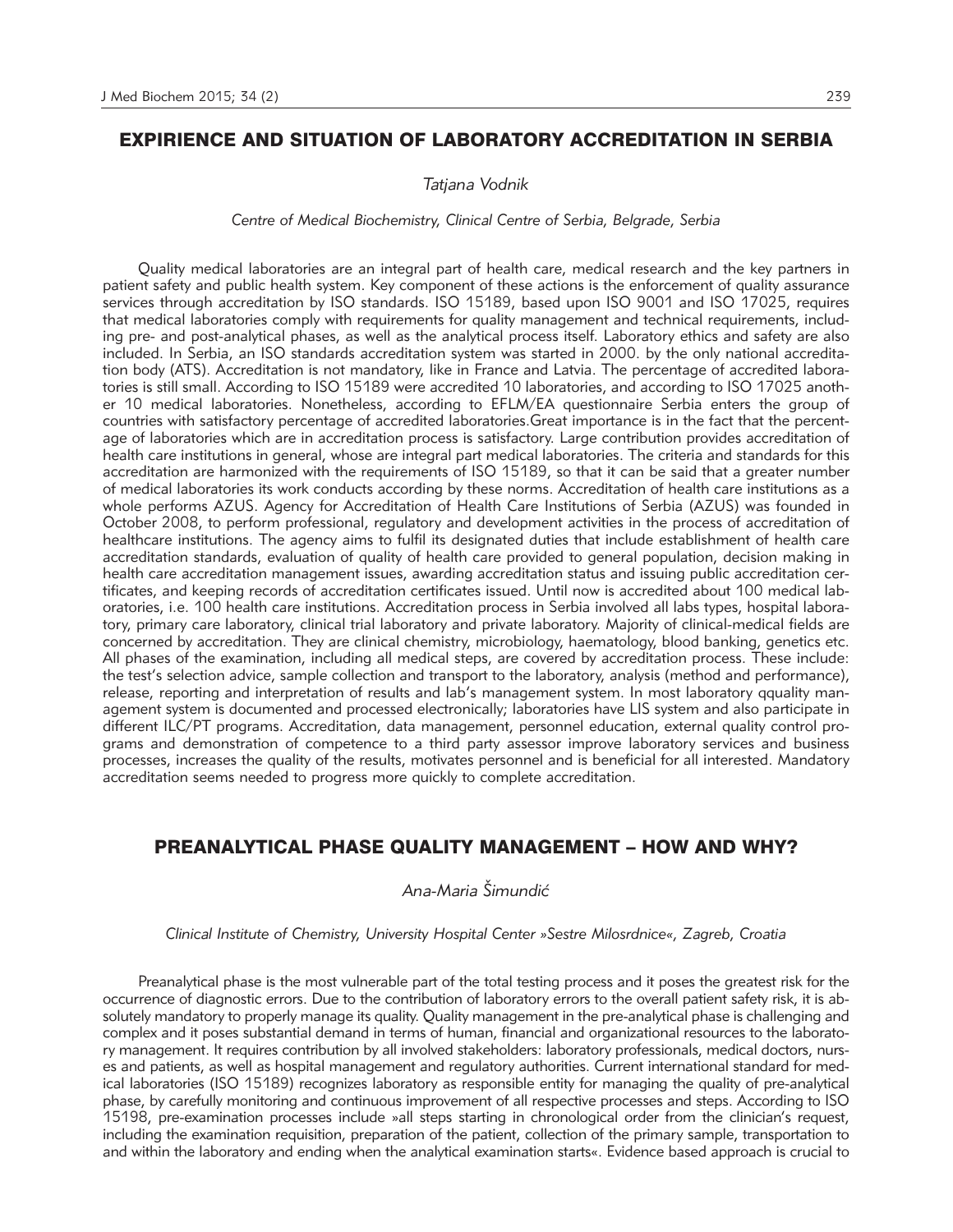the proper quality management of the preanalytical phase. It entails collecting the evidence, assessing the reliability of evidence, drawing conclusions from the evidence and implementing the best practice based on the available evidence. This approach should be applied to every step of the preanalytical phase. There is now ample evidence in the literature addressing some key issues in preanalytical phase. Laboratory professionals should take advantage of the existing knowledge and use it to manage their common everyday issues and problems. Once the best practice is in place, there should be a system to consistently enforce compliance to recommended procedure. There should also be an effective error-detection system to continuously assess the system performance as well as to initiate corrective and preventive actions. Last but not the least, there should be continuation in education and training of all members of the staff involved in this processes. The initiatives need to be taken at several levels: by international professional associations in laboratory medicine, by national professional associations and at the level of individual laboratories. International associations should take the lead in defining and providing best-practice recommendations, national professional associations should assist in efficient distribution of those recommendations and individual laboratories should do their best to adhere to the guidance documents.

# POST-ANALYTICAL PHASE QUALITY MANAGEMENT: NEW ACHIEVEMENTS

## *Mario Plebani*

*Department of Laboratory Medicine, University-Hospital, Padova, Italy*

Managing upstream demand, down-stream interpretation of laboratory results, and subsequent appropriate action through close relationships between laboratories and clinicians remains a crucial issue of the laboratory testing process.These activities are poorly evaluated and monitored, often because the process owner is unidentified and the responsibility falls in the boundaries between laboratory and clinical departments. A body of evidence demonstrates that the risk of errors and patient harm in the »brain-to-brain loop« is significantly decreased within those processes developing within the laboratory, but it is relatively high at the beginning and at the end of the loop, which mostly lie outside the traditional laboratory environment. In particular, data from different clinical settings such as primary care, internal medicine and emergency departments clearly attest that the rates of errors in result interpretation is unacceptably high, and translate in missed, delayed or erroneous diagnoses. Traditionally, laboratory professional focused their efforts to improve the post-analytical phase by avoiding manual transcription of data, improving the validation of results and moving from printed to electronic transmission of data. Evidence is available to demonstrate improvements in quality and turnaround times thanks to the improvements in information technologies. However, recent studies on missed and delayed diagnosis in different clinical settings highlighted mistakes and failure in laboratory data interpretation and utilization. In fact, the post-analytical phase, from the physician (and patient) point of view is complex as it consists of, at least, four steps: 1) Report transmission, 2) Physician acknowledgment and response (results interpretation and utilization), 3) Patient followup/monitoring, and 4) Documentation. From the harmonization point-of-view, it should be even more important to find an agreement on the strategies to be used to improve the right interpretation of laboratory results and their optimal utilization in patient care. Fundamental issues that needs an appropriate answer are the following: »how can we define traceable reference intervals and decision limits, how we should inform clinicians on quality of laboratory tests, what is the role of interpretative comments and, finally, what about critical values definition and communication?« In the last few years a body of evidence has been collected to demonstrate the importance and effectiveness of interpretative comments and, even more recently, the link between appropriate and timeliness notification of critical results and clinical interventions.

#### References

- 1. Plebani M, Panteghini M. Promoting clinical and laboratory interaction by harmonization. Clin Chim Acta 2014 May; 432:15–21.
- 2. Piva E, Plebani M. Interpretative reports and critical values. Clin Chim Acta 2009; 404: 52–8.
- 3. Piva E, Sciacovelli L, Zaninotto M, Laposata M, Plebani M. Evaluation of effectiveness of a computerized notification system for reporting critical values. Am J Clin Pathol 2009; 131: 432–41.
- 4. Piva E, Plebani M. From »panic« to »critical« values: which path toward harmonization? Clin Chem Lab Med. 2013; 51: 2069–71.
- 5. Piva E, Pelloso M, Penello L, Plebani M. Laboratory critical values: automatednotification supports effective clinical decision making. Clin Biochem 2014; 47: 1163–8.